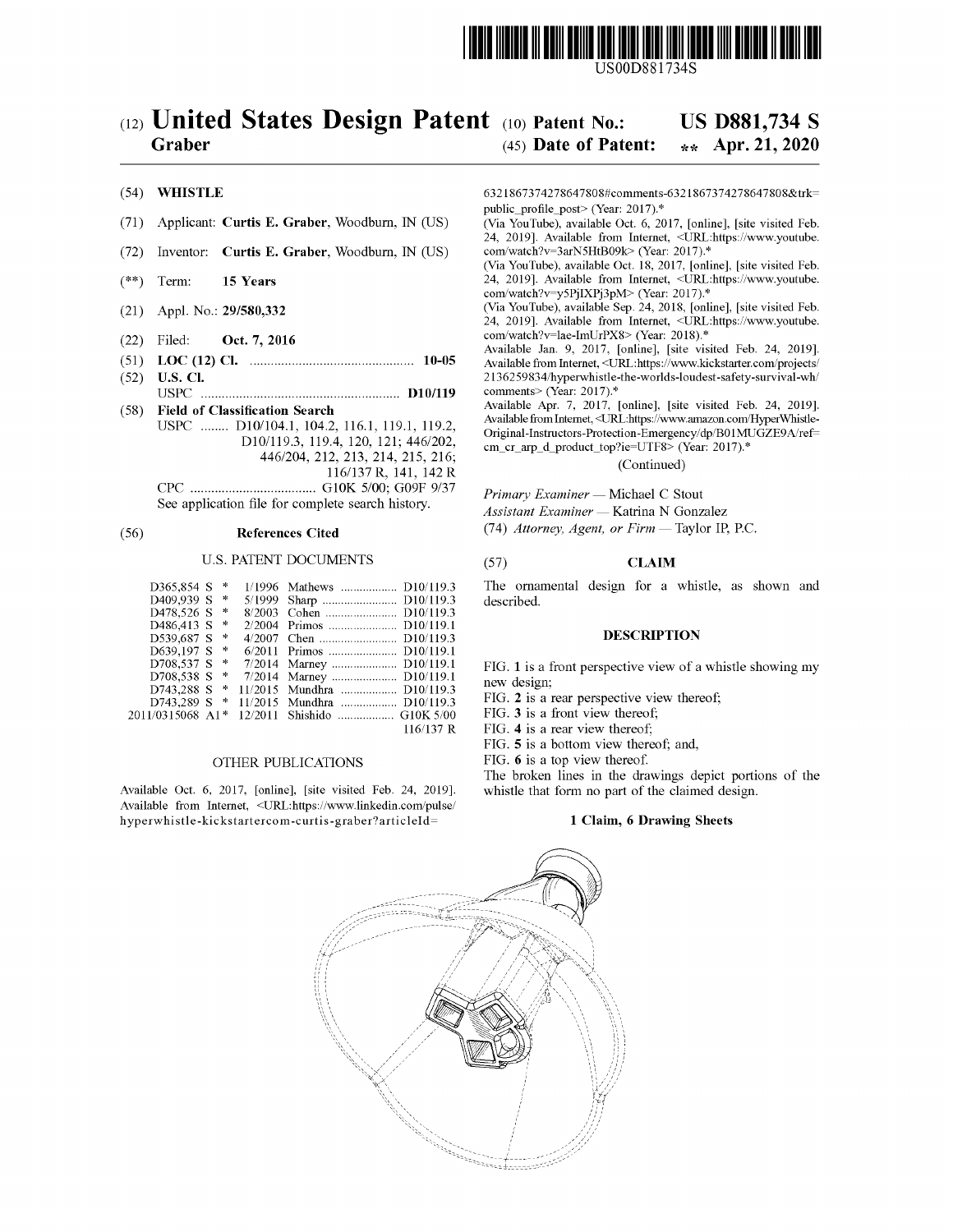# ( 56 ) References Cited

# OTHER PUBLICATIONS

Available Sep. 29, 2018, [online], [site visited Feb. 24, 2019].<br>Available from Internet, <URL:https://www.amazon.com/jetfree-Whistle-Outdoor-Emergency-Convenient/dp/B01IJ8TCEO/ref=pd\_ sbs\_468\_2/143-6128888-7408566> (Year: 2018).\*

Available Dec. 15, 2014, [omline], [site visited Feb. 24, 2019].<br>Available from Internet, <URL:https://www.youtube.com/watch?v= HjooMHN\_7Wk> (Year: 2014).\*

\* cited by examiner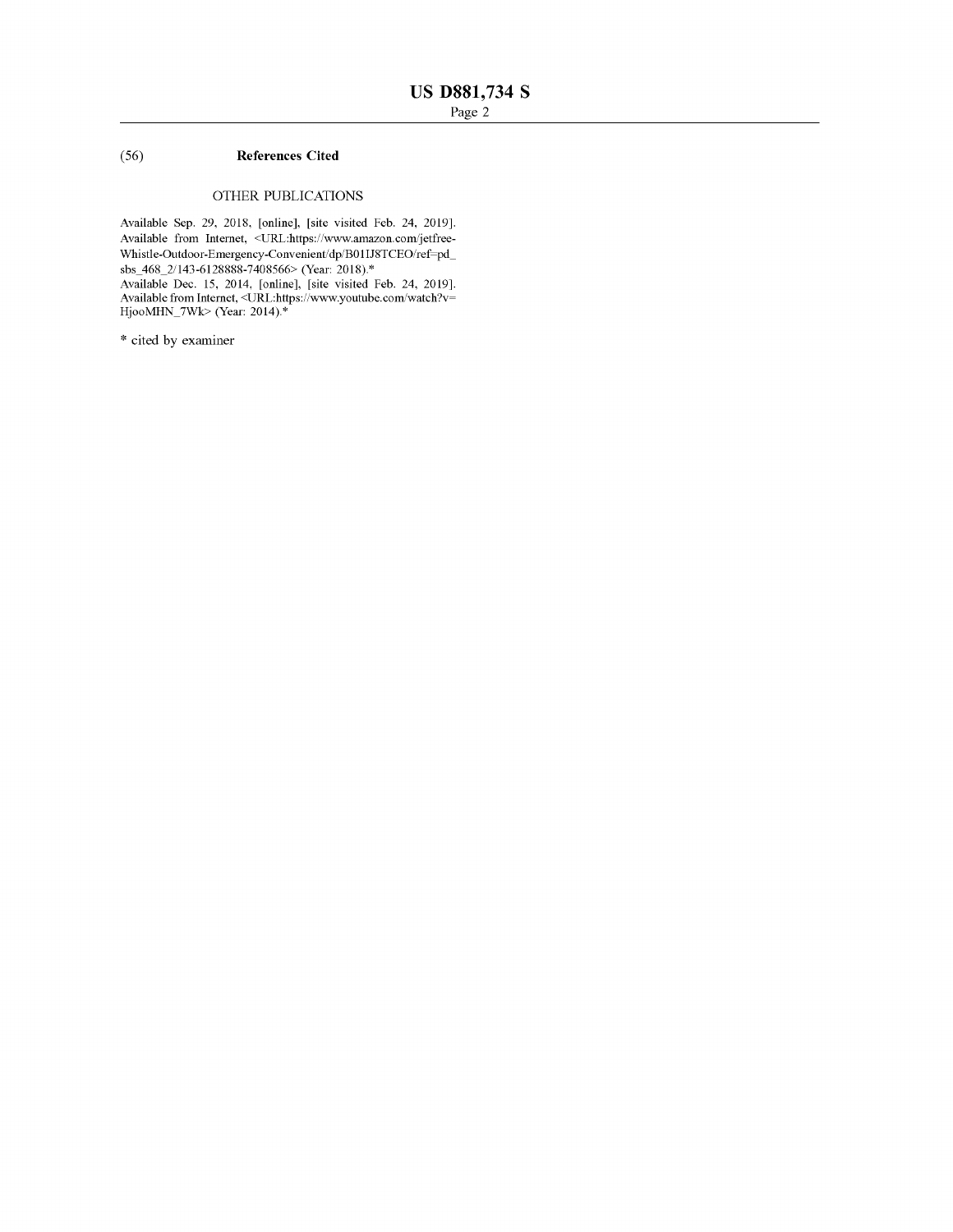

Fig. 1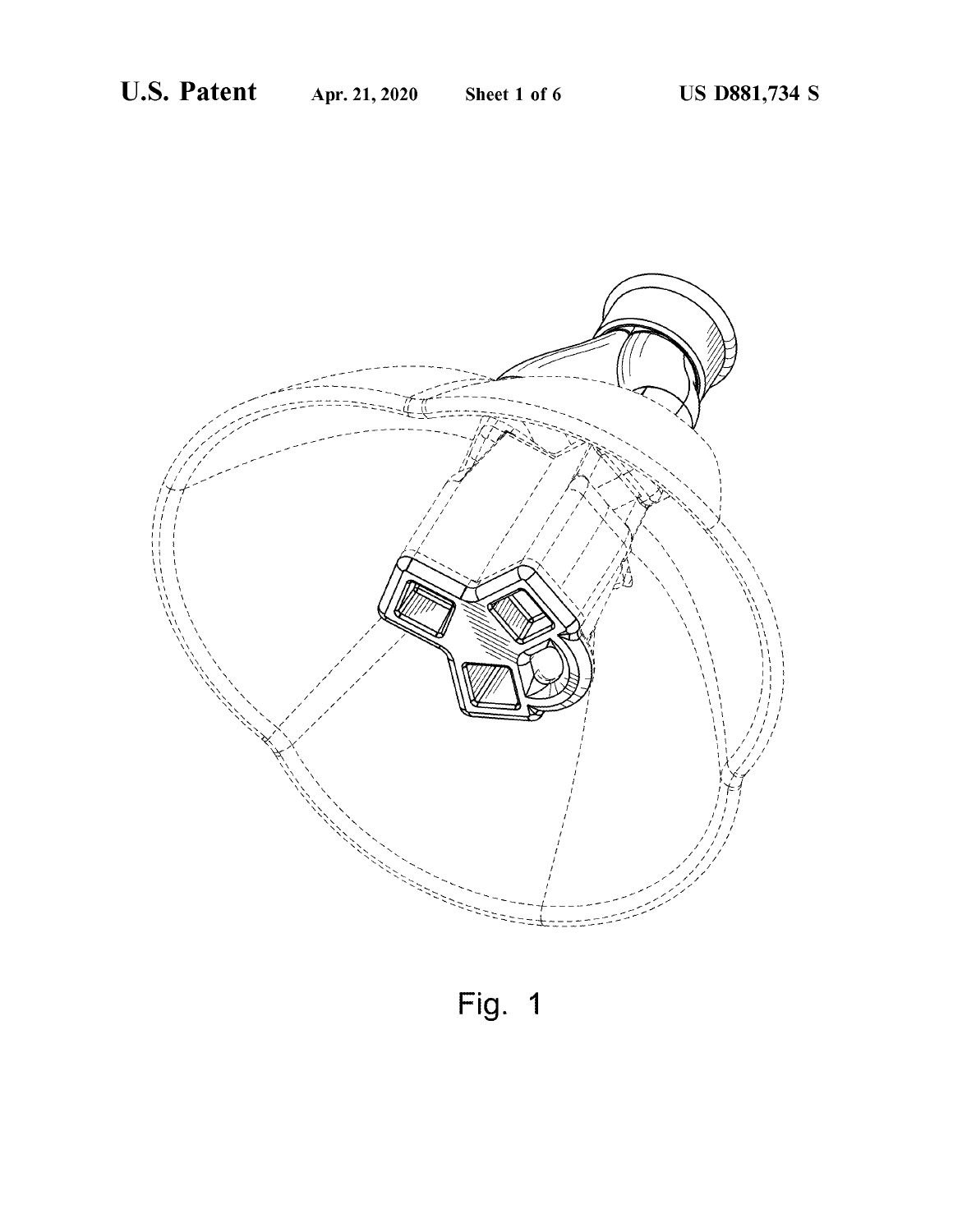

Fig. 2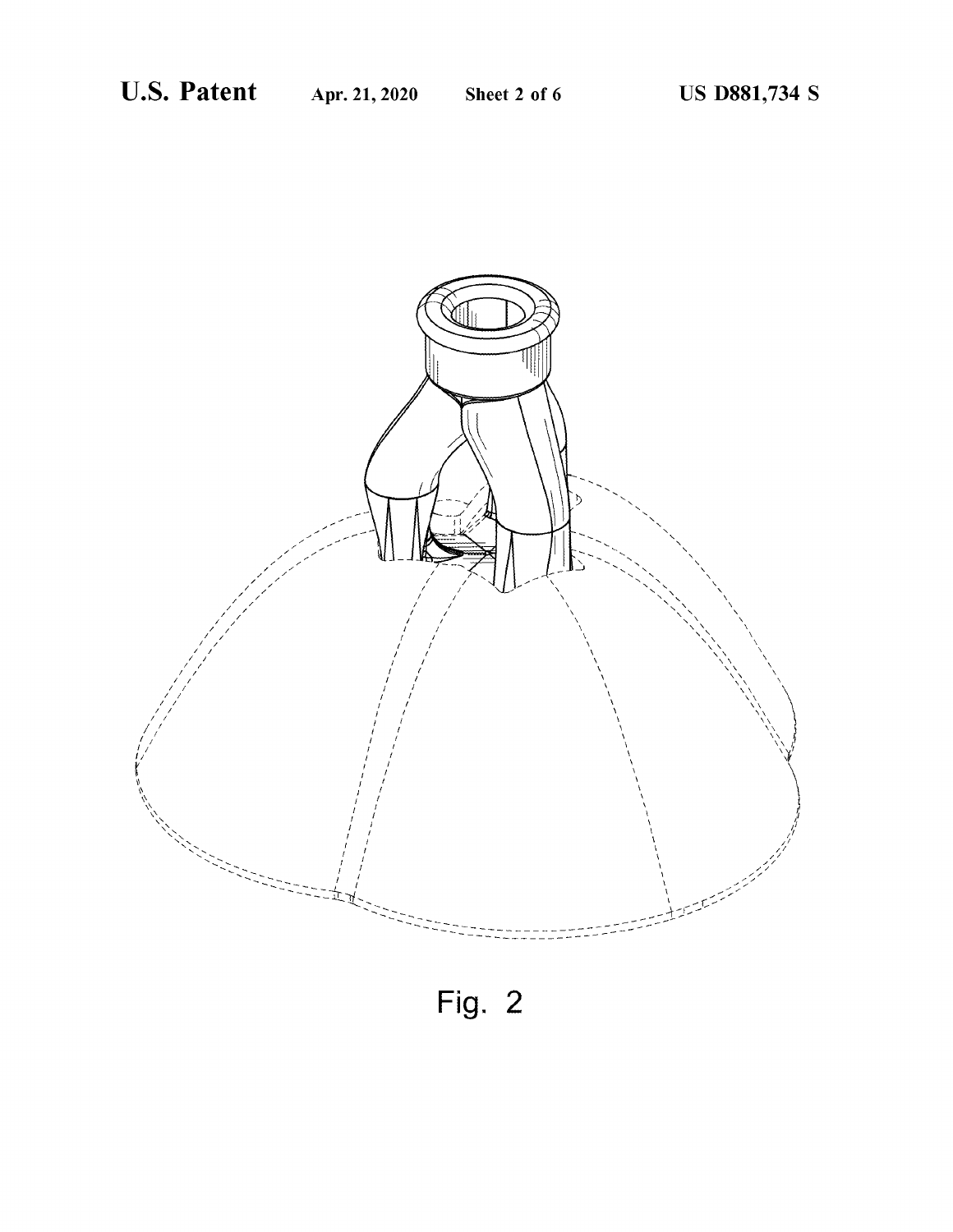

Fig.  $3$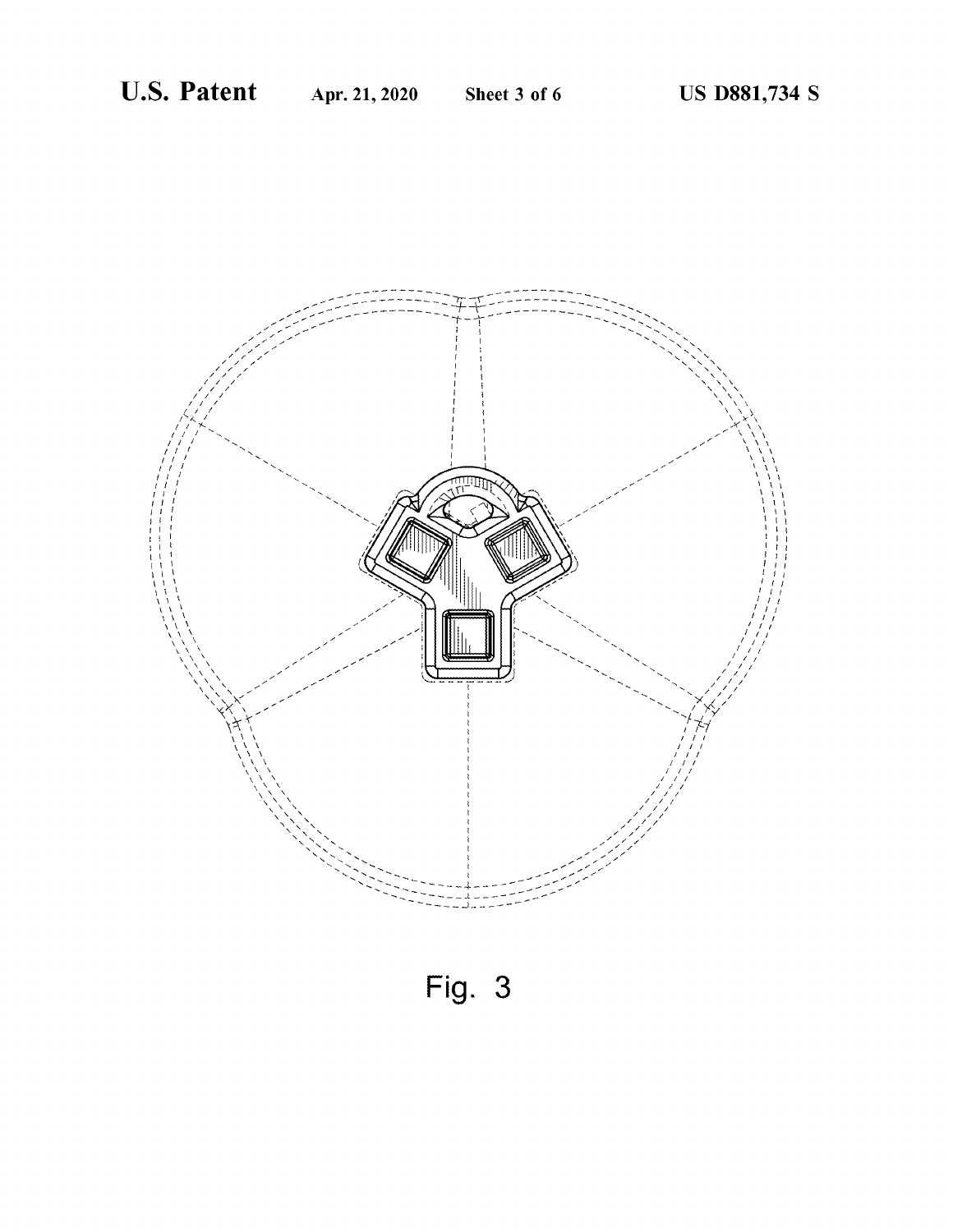

Fig. 4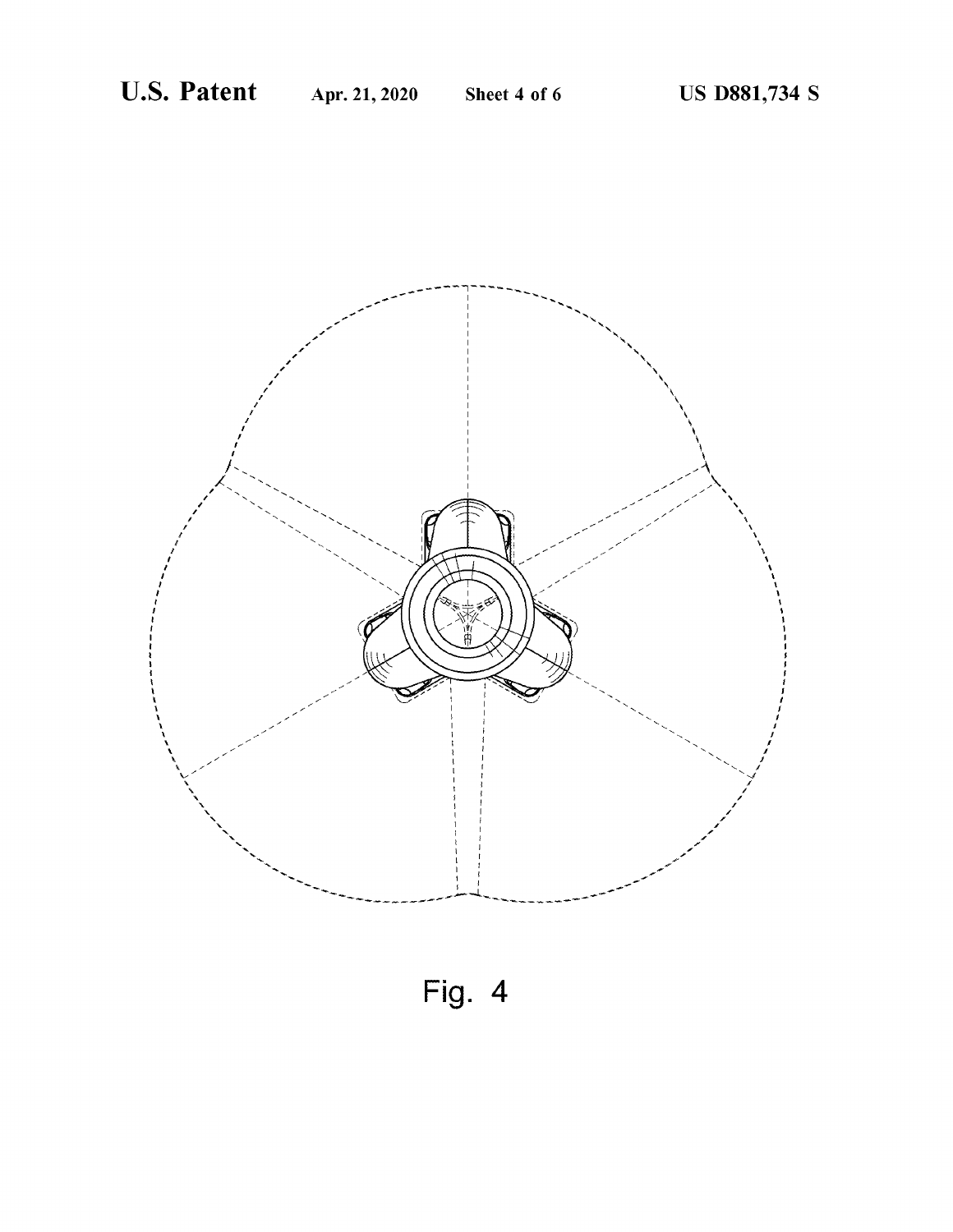

Fig. 5